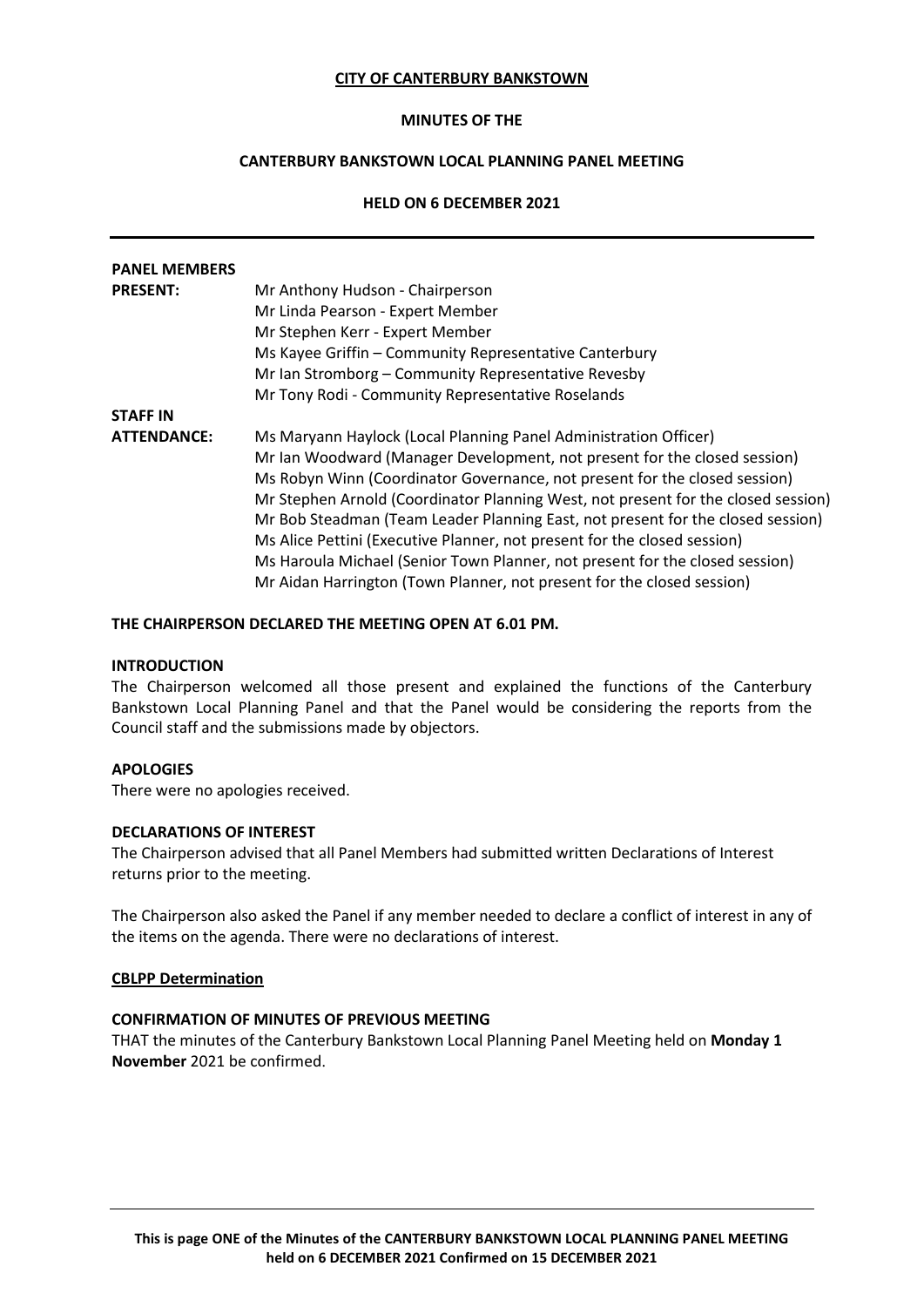**1 DA-627/2020 - 65-69 DUNTROON STREET, HURLSTONE PARK: PARTIAL DEMOLITION OF EXISTING STRUCTURE AND CONSTRUCTION AND CONVERSION RE-USE TO PROVIDE FOR EIGHT AFFORDABLE RENTAL HOUSING DWELLINGS PURSUANT TO STATE ENVIRONMENTAL PLANNING POLICY (AFFORDABLE RENTAL HOUSING) 2009**

### **Site Visit**

Panel members carried out their own site inspection prior to the public hearing.

### **Public Addresses**

The following people addressed the meeting in relation to this item:

- Kate Lumley (President Hurlstone Park Association)
- Robert Bitar (Applicant Bitar Projects/Euphoria Group Pty Ltd)

### **Panel Assessment**

Ms Kayee Griffin was the Community Panel Member present for the deliberation and voting for this matter.

The Panel notes that this DA was lodged in July 2020.

There was an appeal to the Land and Environment Court (LE) in October 2020. The LEP was amended in December 2020 and this amendment effected a zoning change from R3 to R2 resulting in the proposed development being prohibited. The court appeal was discontinued in May 2021.

The Panel notes that the applicant agrees that there is no savings provision to "save" this DA which means the proposed development is prohibited.

In these circumstances the Panel has no legal power to consider and approve the application so the DA must be refused.

### **CBLPP Determination**

THAT Development Application DA-627/2020 be **REFUSED** in accordance with the Council staff report recommendation.

**Vote: 4 – 0 in favour**

**2 DA-648/2021 - 272 & 274A MILPERRA ROAD, 439 & 441 HENRY LAWSON DRIVE, MILPERRA & 256A HENRY LAWSON DRIVE, BANKSTOWN AERODROME: SPECIFIC WORKS AS PART OF STAGE 1A OF HENRY LAWSON DRIVE UPGRADE WORKS - DESIGNATED DEVELOPMENT**

**AREA 1 (HENRY LAWSON DR OPPOSITE TOWER RD): ROAD WIDENING, FILL EMBANKMENTS, EXTENDING STORMWATER CULVERT, OUTLET SCOUR PROTECTION, ADDITIONAL STORMWATER DRAINAGE AND VEGETATED SWALES, ADJUSTMENTS TO EXISTING SHARED PATH, AND ROAD FURNITURE.**

**AREA 2 (MILPERRA RD OPPOSITE BANKSTOWN AIRPORT): INVOLVES A NEW BUS STOP, NEW FOOTPATH TO THE BUS STOP, FILL EMBANKMENTS, EXTENDING STORMWATER CULVERT, SCOUR PROTECTION, ADDITIONAL STORMWATER DRAINAGE AND ROAD FURNITURE.**

**AREA 3 (HENRY LAWSON DR OPPOSITE AULD AVE): REMOVING ANCILLARY STRUCTURES, INSTALLING TEMPORARY FENCING AND EROSION CONTROLS AND USE AS ANCILLARY FACILITY**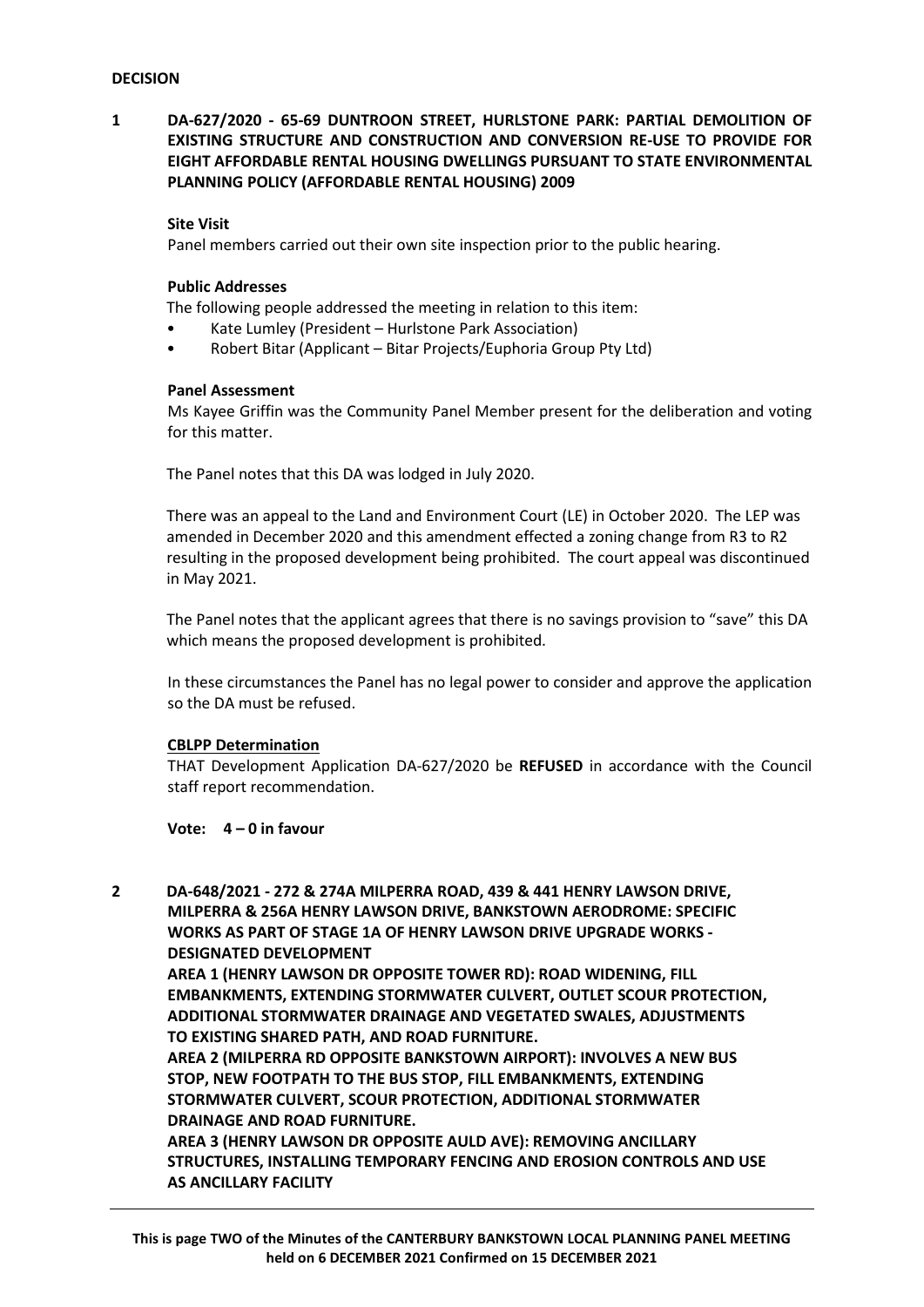# **Site Visit**

Panel members carried out their own site inspection prior to the public hearing.

# **Public Addresses**

The following people addressed the meeting in relation to this item:

- Ashlie Stevenson President Bushland Society
- Alex Lyle TfNSW (Representing Applicant)

# **Panel Assessment**

Ian Stromborg was the Community Panel Member present for the deliberation and voting for this matter.

The Panel notes that this Crown DA is restricted to a small part of a more substantial Crown road upgrading proposal (upgrade of a 1.3 kilometre length of Henry Lawson Drive between Keys Parade, Milperra and Tower Road, Bankstown Aerodrome) which is being considered under Part 5 of the EPA Act.

This development in this DA must be assessed under Part 4 of the EPA Act because the areas of development in the DA are part of coastal wetlands as identified on the Coastal Wetlands and Littoral Rainforests Area Map. Clause 10 of SEPP (Coastal Management) 2018 states that any development undertaken on land identified as a coastal wetland requires development consent. Clause 10(2) also deems development on land within a coastal wetland as Designated Development in accordance with the EP&A Act 1979 and the EP&A Regulation 2000.

The panel agrees with the report and recommendation.

The only matter to address is the retiring of the Biodiversity Conservation (BC) Act 2016 credits under the offset scheme which the Panel is informed applies to the proposed development.

Sections 7.13(3) and (5) of the BC Act 2016 require that if the consent authority decides to grant consent and the biodiversity offsets scheme applies to the proposed development, the conditions of the consent must require the applicant to retire biodiversity credits to offset the residual impact on biodiversity values of the number and class specified in the BDAR. Also this condition must be complied with before any development is carried out that would impact on biodiversity values.

Therefore an appropriate condition must be included and agreed upon by TfNSW.

# **CBLPP Determination**

THAT Development Application DA-648/2021 be **APPROVED** in accordance with the Council staff report recommendation, on the assumption that TfNSW agrees to adopt the recommendation subject to an additional condition 4.8 as follows:

• 4.8 In accordance with sections 7.13(3) and (5) of the Biodiversity Conservation Act 2016 the biodiversity credits referred to in the approved Biodiversity Development Assessment Report 16/07/2021 PS119522 must be retired before any development is carried out that would impact on biodiversity values.

**Vote: 4 – 0 in favour**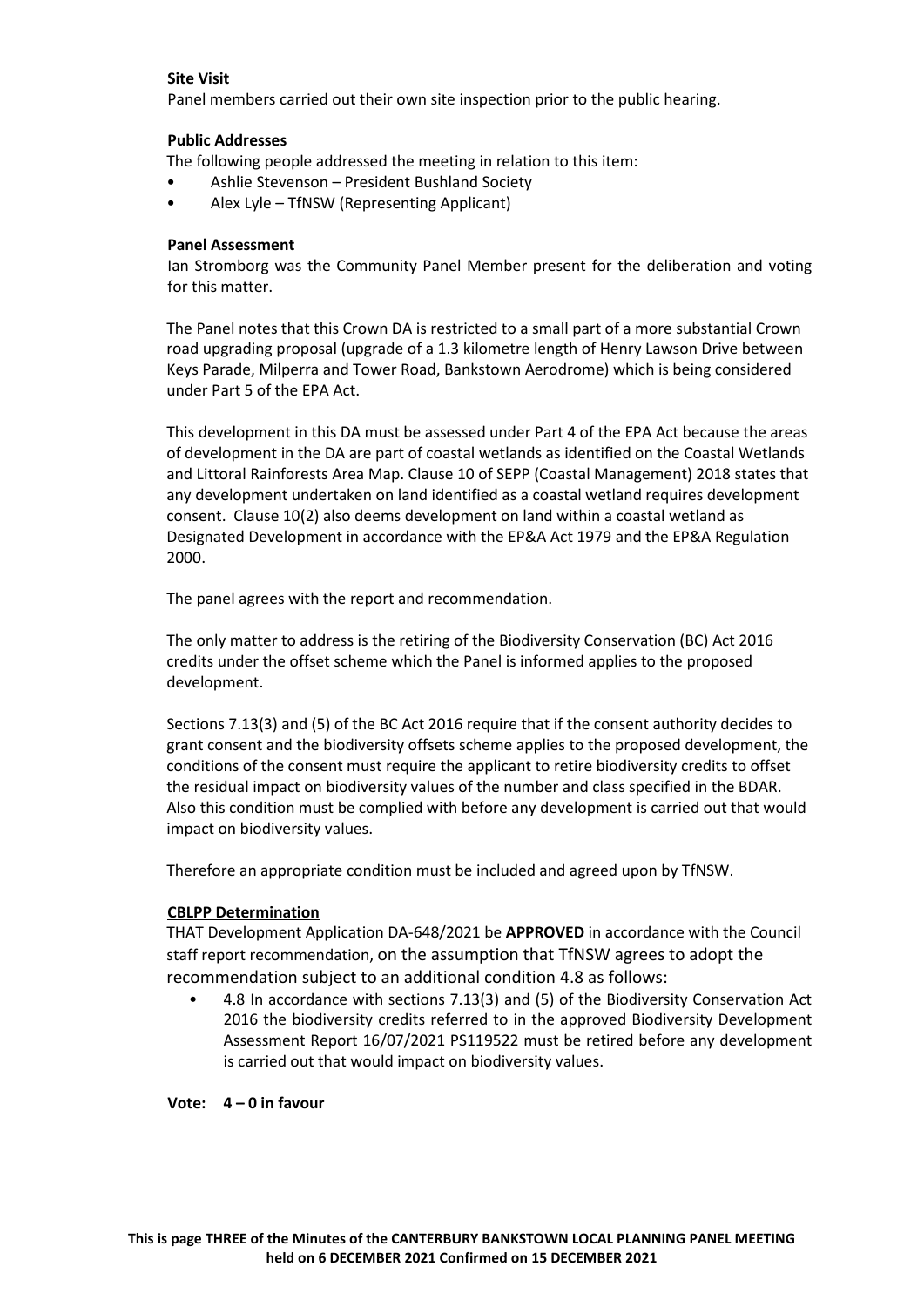**3 DA-794/2020 - 773-777 CANTERBURY ROAD, BELMORE: DEMOLITION OF EXISTING STRUCTURES AND CONSTRUCTION OF A FIVE STOREY RESIDENTIAL FLAT BUILDING DEVELOPMENT CONTAINING 37 UNITS ABOVE TWO LEVELS OF BASEMENT CAR PARKING, WITH ASSOCIATED LANDSCAPING AND COMMUNAL OPEN SPACE. THE APPLICATION ALSO INCLUDES THE SUBDIVISION OF 137SQM OF LAND ALONG WILSON LANE TO DEDICATE TO COUNCIL FOR LANEWAY WIDENING**

# **Site Visit**

Panel members carried out their own site inspection prior to the public hearing.

# **Public Addresses**

The following people addressed the meeting in relation to this item:

- Theodore Loucas Applicant
- George Vasiliades Owner

# **Panel Assessment**

Tony Rodi was the Community Panel Member present for the deliberation and voting for this matter.

The Panel agrees with the assessment and recommendation.

The applicant requested changes to proposed conditions 2.3, 2.20, 5.13, and 5.21.

The Panel agrees with the proposed changes for proposed conditions 2.3, 2.20, and 5.13.

The Panel does not agree with any change to proposed condition 5.21 so that an independent acoustic expert is to carry out the post construction acoustic assessment.

The community representative did not agree that the application should be approved because there was no real consideration for passive thermal design for level 5 resulting in this level being an unsustainable "hot box" which wastes energy.

## **CBLPP Determination**

THAT Development Application DA-794/2020 be **APPROVED** in accordance with the Council staff report recommendation, subject to the following amendments to the recommended conditions:

- 1.1e The word "eastern" be changed to "western".
- 2.3 All scheduled plant stock shall be pre-ordered 3 months prior to the commencement of landscape construction works, for the supply to the site be on time for installation. Written confirmation of the order shall be provided to Council's Landscape Architect (Contact no: 9789 9438), prior to issue of any Construction Certificate. The order confirmation shall include name, address and contact details of supplier; and expected supply date.

# **Note: Changes to condition 2.3 confirmed at CBLPP 15 December 2021 public meeting:**

**2.3 All scheduled plant stock shall be pre-ordered 3 months prior to the commencement of the landscape construction works, for the supply to the site be on time for installation.**

**Written confirmation of the order shall be provided to Council's Landscape Architect (Contact no: 9789 9438) 2.5 months prior to the commencement of the landscape construction works. The order confirmation shall include name, address and contact details of supplier; and expected supply date.**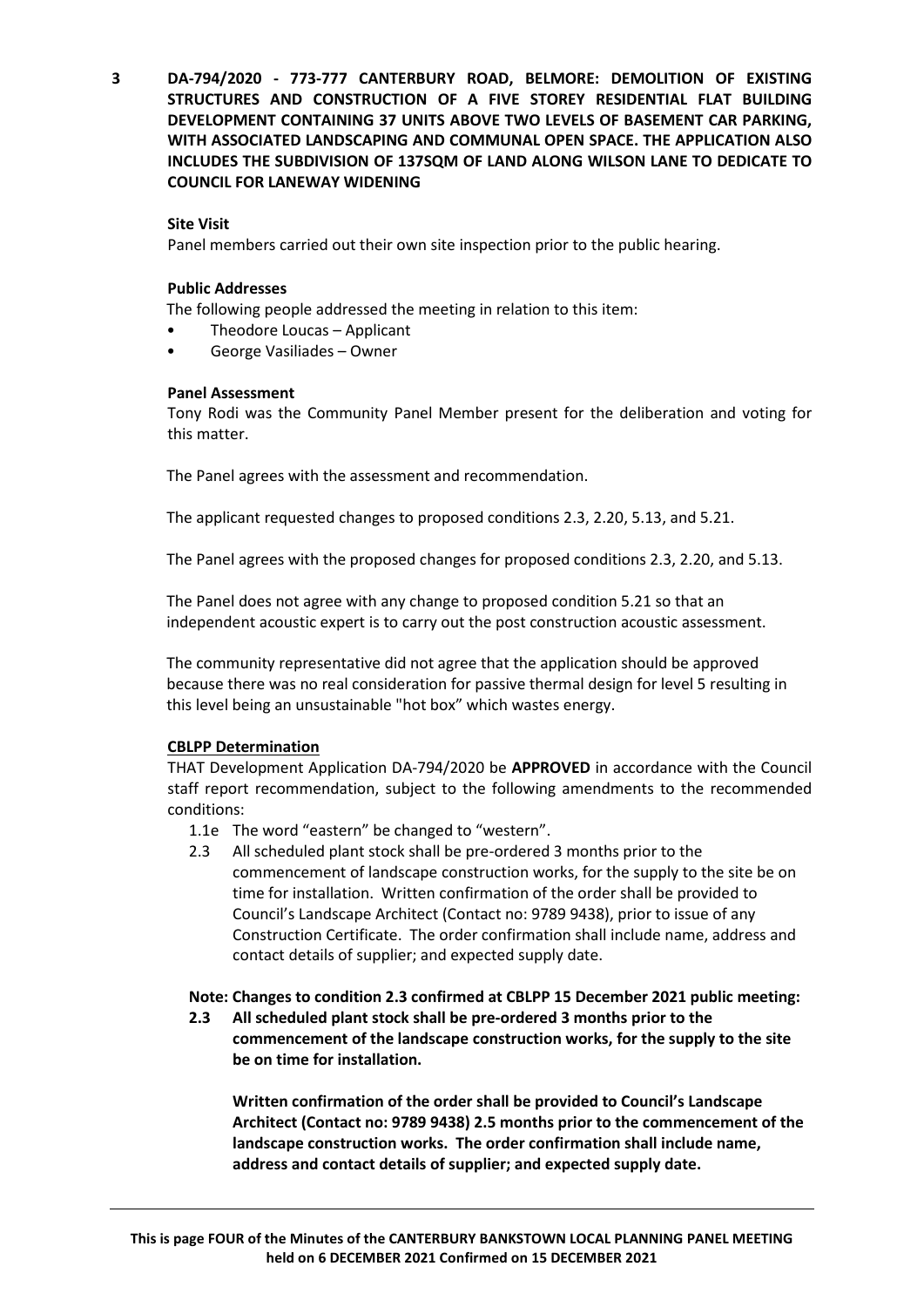- 2.20 The phrase "6 months" be changed to "3 months."
- 5.13 Final registration of land dedication to Council for lane widening shall be finalised prior to the issue of any Occupation Certificate.

**Vote: 3 – 1 in favour**

**4 DA-500/2020 - 892-906 CANTERBURY ROAD, ROSELANDS: DEMOLITION OF EXISTING STRUCTURES AND THE CONSTRUCTION OF A NEW SIX STOREY SHOP TOP HOUSING DEVELOPMENT OVER TWO LEVELS OF BASEMENT CAR PARKING AND THE ASSOCIATED LANDSCAPING**

### **Site Visit**

Panel members carried out their own site inspection prior to the public hearing.

## **Public Addresses**

The following people addressed the meeting in relation to this item:

- Ahmad Diab (Developer/applicant)
- Ihab Shams, Architect (representing applicant ADS Architects)

## **Panel Assessment**

Tony Rodi was the Community Panel Member present for the deliberation and voting for this matter.

The Applicant has very recently provided substantial additional material in response to the officers report recommending refusal.

The applicant suggests that a number of the matters (if not all) raised have been addressed.

A brief consideration of this new material by council staff indicates that some matters have been addressed but further details may be needed as well as a further resident notification.

The Panel has not had sufficient time to consider this material. The Applicant has previously been advised of a number of the issues raised in the report and given opportunities to properly address these issues.

The Panel is of the view that the application should be refused at this time rather than deferring the application.

The Panel will refuse the application based on the plans and documents received by the council and assessed in the report to the Panel (ie prior to the recent material).

The Panel notes that the applicant has the option of lodging an s8.2 review application with the council within 28 days of the Panel's decision. The applicant could then request that the council consider the additional material and the council could then respond with any further request for information and the application re notified. The review application would then be referred to a differently constituted panel for determination. All of this would have to take place within 12 months from this Panel's decision.

## **CBLPP Determination**

THAT Development Application DA-500/2020 be **REFUSED** in accordance with the Council staff report recommendation.

## **Vote: 4 – 0 in favour**